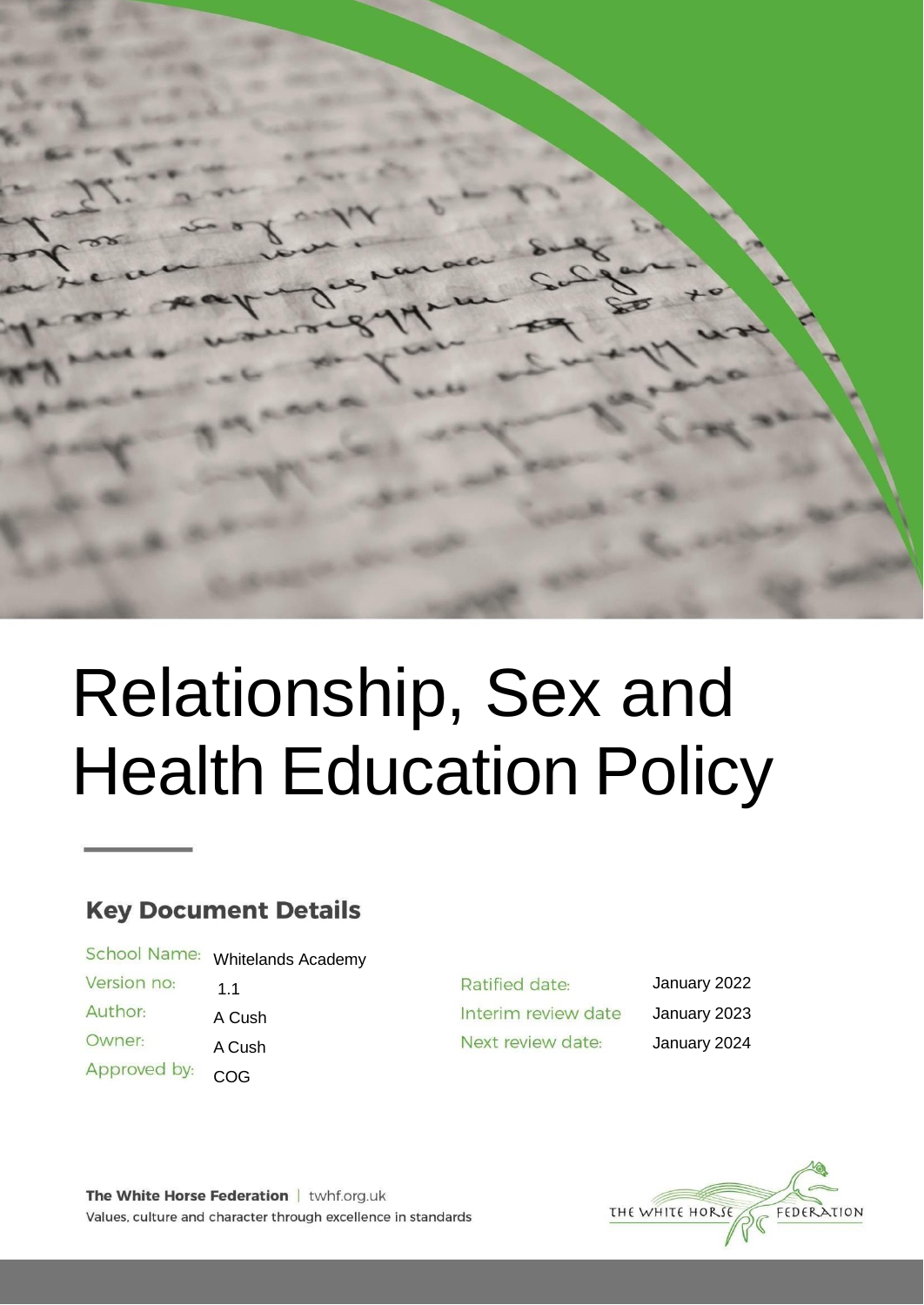# **Relationships, Sex and Health Education Policy**

#### **Linked Policies**

Safeguarding and Child Protection Policy, Prevent Duty Guidance, Curriculum Policy, Behaviour for Learning, Anti Bullying, Equality and Diversity Statement, E-Safety and Online Safeguarding and Educational Visits.

Below is a link to the DfE policy document outlining the statutory content necessary inschools which has been used to inform the writing of this policy:

[https://assets.publishing.service.gov.uk/government/uploads/system/uploads/attachment\\_d](https://assets.publishing.service.gov.uk/government/uploads/system/uploads/attachment_data/file/805781/Relationships_Education__Relationships_and_Sex_Education__RSE__and_Health_Education.pdf) [ata/file/805781/Relationships\\_Education](https://assets.publishing.service.gov.uk/government/uploads/system/uploads/attachment_data/file/805781/Relationships_Education__Relationships_and_Sex_Education__RSE__and_Health_Education.pdf) Relationships\_and\_Sex\_Education RSE and [\\_Health\\_Education.pdf](https://assets.publishing.service.gov.uk/government/uploads/system/uploads/attachment_data/file/805781/Relationships_Education__Relationships_and_Sex_Education__RSE__and_Health_Education.pdf)

#### **Introduction**

Relationships, Sex and Health Education at Whitelands Academy aims to support young people through their physical, emotional and moral development from childhood to adolescence and into adulthood. We believe that Relationships, Sex and Health Education is an essential part of a broad and balanced curriculum. It is delivered to all students in

accordance with the school's Equal Opportunities Policy and the requirements of the recent Government guidance (Relationships Education, Relationships and Sex Education, and Health Education (England) Regulations 2019).

It has been approved following consultation with relevant Heads of Department (Science, Religious Studies, ICT/Computing, Child Development and PE) as well as students, parents,governors and staff involved in teaching Sex and Relationships.

A copy of this policy is available on the school's website; a hard copy is also available at Reception.

#### **Purpose**

Relationships and Sex Education and Health Education (RSE) is lifelong learning about wellbeing, health and relationships. It involves building students' self-efficacy and enabling them to make sound decisions when facing risks, challenges and complex contexts. RSE and Health Education will help students to develop resilience, to know how and when to ask for help, and to know where to access support. It will also prepare young people for the opportunities, responsibilities and experiences of adult life.

The objective of the policy is to support young people through promoting their spiritual, moral, social, cultural, mental and physical development. It will also support them in forming positive beliefs, values and attitudes.

Young people need to learn to respect themselves and others as they move with confidence throughadolescence and the opportunities, responsibilities and experiences of adult life. It is about the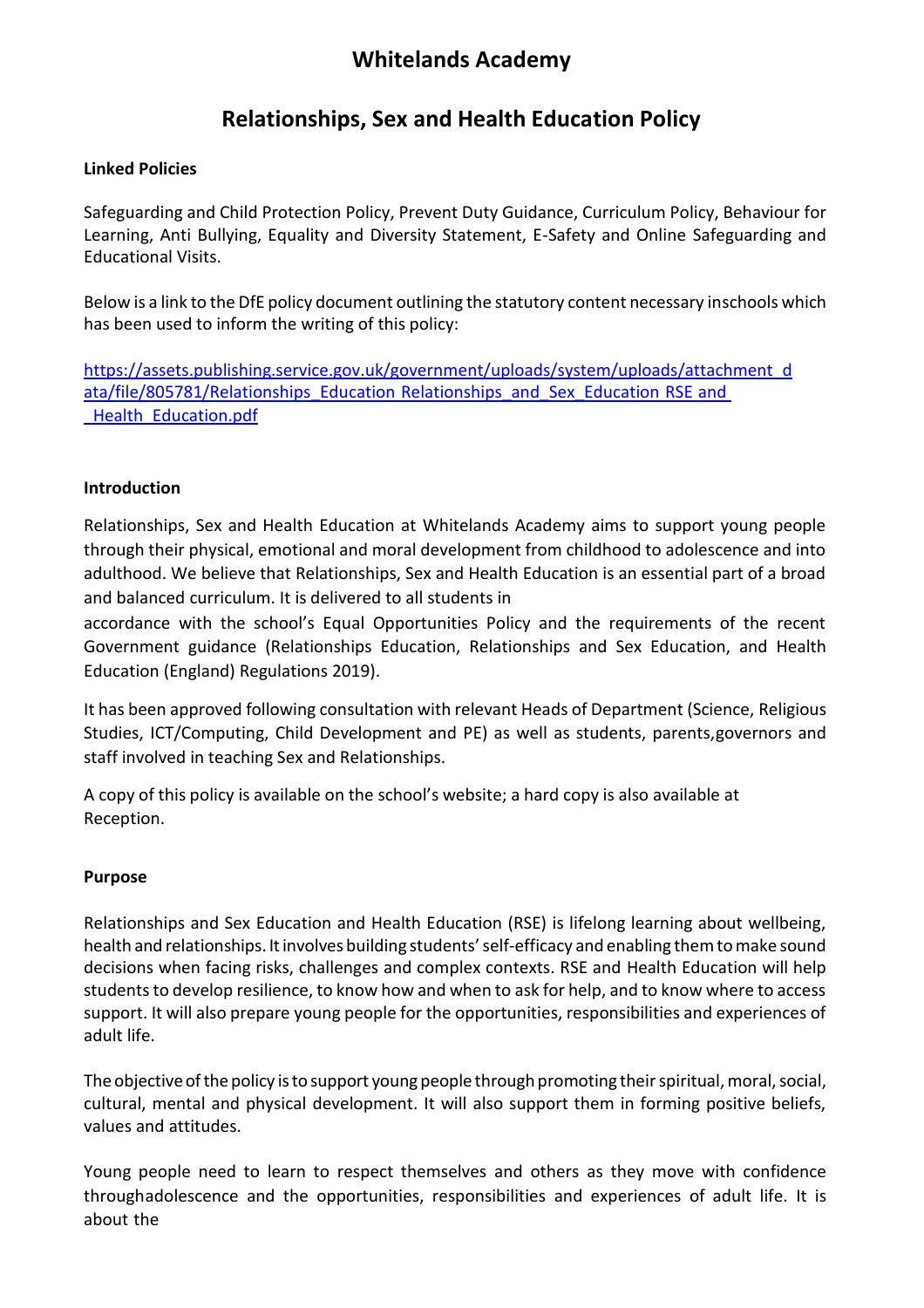understanding of the importance of marriage for family life, stable loving relationships, respect, love and care. It is not about the promotion of sexual orientation or sexual activity; this would be inappropriate teaching.

We aim to support and empower young people to make safe and informed choices about relationships and sexual activity. Consequently, students will reduce their change of health inequalities that result from unsafe sexual relationships and unprotected sex; therefore enhancing their life chances and long term health.

### **1. Aims We intend to:**

- give all students objective and accurate information concerning sexual relationships
- equip them to make considered decisions about their own relationships
- encourage them to respect the needs and rights of others
- foster a sense of moral responsibility
- develop the skills to avoid unwanted sexual experiences
- provide a knowledge of how the human body functions and how it develops so that students understand the changes that are happening to their bodies and how these will affect them.
- develop self-esteem, self-awareness and communication skills
- provide a secure environment where issues can be explored
- provide opportunities for students to talk with adults, who are prepared to engage with them about issues that are concerning them
- encourage students to accept that others' sexuality may be different from their own
- teach students about aspects of the law regarding sexual relationships and sexuality
- provide a framework in which sensitive discussions can take place
- create a positive culture around issues of sexuality and relationships
- provide support and information for young people and their parents

## **2. Content and Organisation of the Curriculum**

Sex and Relationship Education has thirteen main themes: -

#### **1. Families**

- **2. Respectful relationships, including friendships**
- **3. Online and Media**
- **4. Being Safe**
- **5. Intimate and sexual relationships, including sexual health**
- **6. Mental wellbeing**
- **7. Internet safety and harms**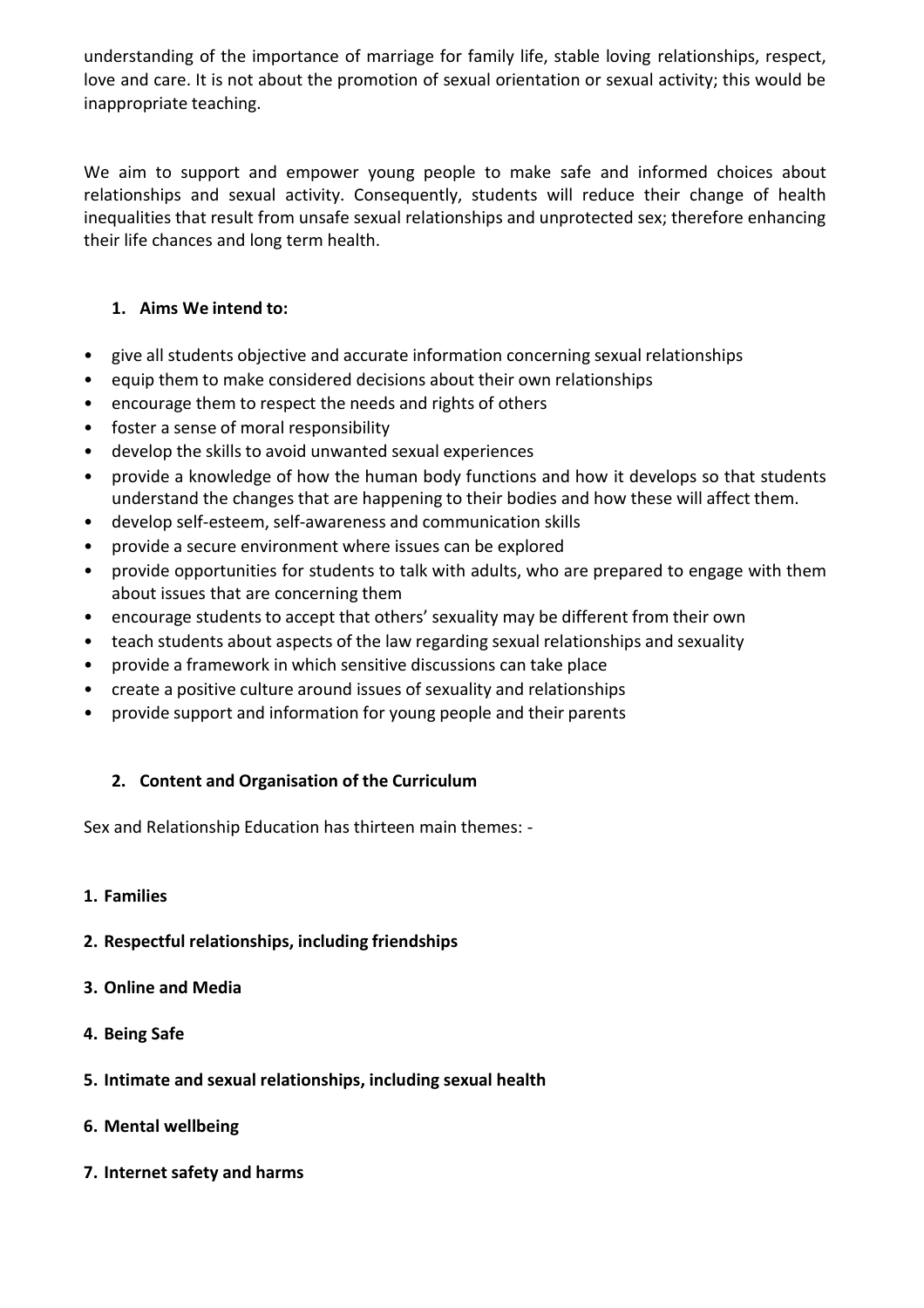- **8. Physical health and fitness**
- **9. Healthy eating**
- **10. Drugs, alcohol and tobacco**
- **11. Health and prevention**
- **12. Basic first aid**
- **13. Changing adolescent body**
- Some elements of RSE and Health Education are taught through Science lessons, Computing lessons and P.E. lessons (please refer to RSE and Health Education Whole School Audit).
- As part of the government statutory guidance, RSE and Health Education is taught across the Key Stage 3 and 4 PSHE Curriculum. This builds up appropriate knowledge of relationship and sex education for the appropriate age ranges. The Schemes of Learning and accompanying resources for all lessons and PSHE themed Immersion Days are planned by the Subject Leader for PSHE. All resources for the designated PSHE weeks are created either by the Subject Leader for PSHE orthe HOY.
- Where matters of a sexual nature arise in other areas of the curriculum, discussion will be limited by the subject teacher to what is relevant, and will remain within the context of that particular curriculum area.
- For the content of the Relationships, Sex and Health Education programme, see the government statutory guidance and the PSHE Education Programme of Study 2017.
- Teaching will be based on a variety of interactive and participatory teaching methods toensure all students are fully involved and engaged in the lessons, Immersion Days and designated PSHE weeks. Specialist resources will be used where appropriate e.g. a Contraception and STI kit to help engage and enthuse learners.

#### **3. RSE in Key Stage 3**

At this age students are going through the early stages of puberty. The topics covered are (butnot limited to):

- Changes to the body, emotions and mental health during puberty
- The Menstrual Cycle
- Contraception
- Personal responsibility for Health (e.g. personal hygiene, healthy habits, sleep,internet use)
- Sexual Relationships and an individual's health (including STIs, HIV and AIDs).
- Introduction to consent and thinking about personal boundaries and how to set them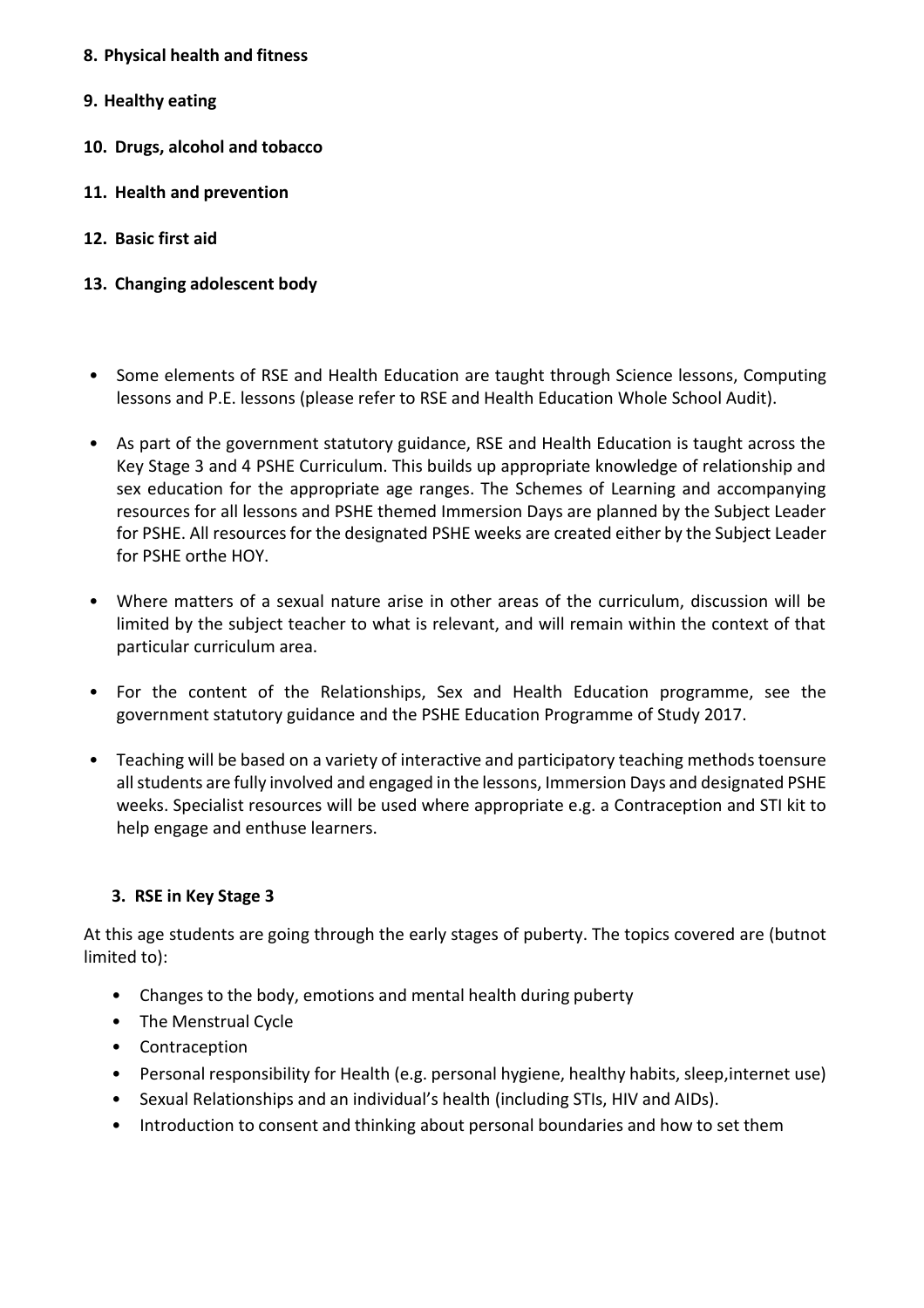- The effect of the media and the internet on body image
- Healthy and Unhealthy relationships
- Substance misuse and addiction
- Families and the roles and responsibilities of parenting
- Basic first aid
- Regular self- examination and screening

#### **4. RSE in Key Stage 4**

The topics covered in Key Stage 4 are (but not limited to):

- Choices in relation to pregnancy
- The facts around pregnancy including miscarriage and fertility
- Contraception and safe sex
- STI's including prevalence and testing
- Gender and sexuality
- Delaying sex and enjoying intimacy
- Sexual consent and the law
- Pornography and the potential for it to affect their relationships and expectations
- Peer pressure and how it may affect the choices they make
- Choices and alternatives to different sexual situations.
- Harassment and stalking (including domestic violence, coercive control andgrooming.
- Honor-based violence and FGM.
- Long-term commitments
- The legal status of marriage including forced marriage and parenting

#### **5. What topics will be covered and when?**

The school's RSE programme is taught as part of the PSHE curriculum throughout Key Stages and 4 (See Appendix 1: By the end of secondary school pupils should know). The time allocated to RSE is listed below:

- o Year 7-9: Students receive 50 mins of content per cycle focused around PSHE and RSE themes as well as 1 hour 15 minutes Tutor support weekly which includes assembly.
- $\circ$  Year 10: Students receive 50 mins of content per cycle focused around PSHE and RSE themes as well as 1 hour 15 minutes Tutor support weekly which includes assembly.

All students also receive additional input from subject teachers in topics such as E safety – IT and pubertyand reproduction – Science. Specific drop down time is also provided by experts sat key points such as hygiene – School Health Nurse.

#### **6. How will we involve and consult students?**

Students have been asked for feedback on topics and individual sessions. Several lessons havebeen developed as a result of student feedback and requests.

## **7. How will we ensure inclusion and differentiate learning for all pupils including those with SEND?**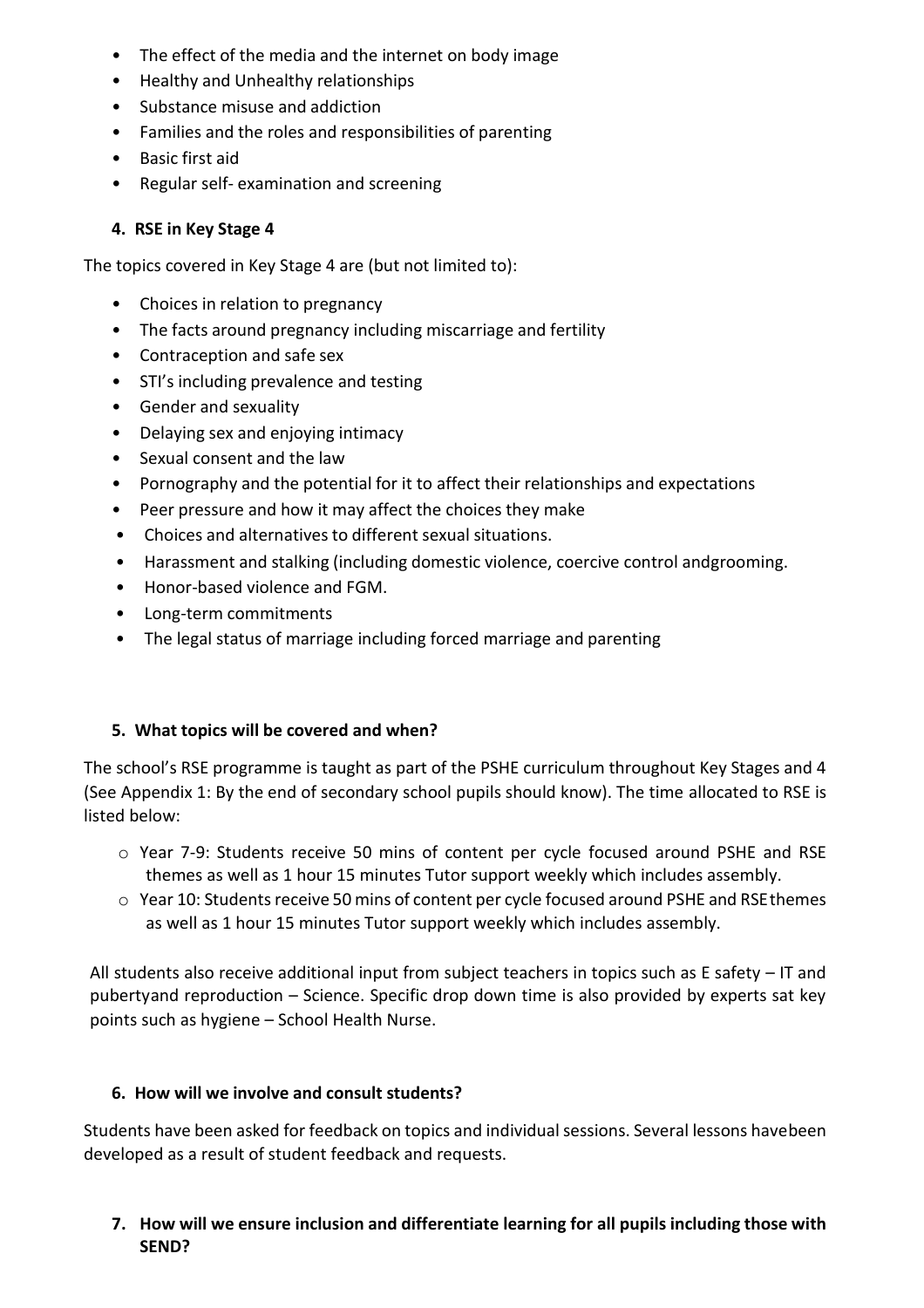We will identify students' different starting points and ensure that all students' situations are understood. If a student works with a Teaching Assistant (TA), the teacher will liaise with them before the lesson to ensure that they are fully prepared for the topic and to support the student in advance of accessing the lessons/accompanying resources. We will meet with Resource Base staff to identify the individual needs of students and any barriers to learning. We will plan differentiated and personalised learning to ensure the students successfully engage with the curriculum and this will be delivered through the Life Skills curriculum.

We are aware that some students are more vulnerable to exploitation, bullying and other issues dueto the nature of their SEND. RSE can also be a priority for some students, for example those with Social, Emotional and Mental Health needs or learning disabilities.

For some students, there may be a need to tailor content and teaching to meet the specific needs of children at different developmental stages.

The Subject Leader of PSHE will ensure that LGBT+ content is fully integrated into the RSE curriculum. We aim to deal sensitively and honestly with regard to gender, sexual orientation and identity. We will answer questions and offer support. Young people, whatever their developing identity and sexuality, need to feel that RSE is relevant to them.

We will require students to respect and appreciate many different viewpoints and use these to inform their own decisions. All staff teaching RSE will be expected to do the same.

#### **8. The Involvement of Parents and Carers**

We are committed to working with parents and carers. We acknowledge the key role that parents/carers play in the development of their children's understanding of relationships and health. We will offer support by:

- Making this document available on the school website and by providing hard copies if required.
- Explaining our RSE policy at the Year 7 Parents Welcome Evening.
- Welcoming any feedback from parents via email.

Parents have the right to request that their child be withdrawn from some or all of sex education delivered as part of statutory RSE up to and until 3 terms before the child turns 16 (see Appendix 2). After this point, if the child wishes to receive sex education rather than being withdrawn, the school will arrange this. This process is the same for pupils with SEND. However there may be exceptional circumstances where the Principal may want to take a pupil's specific needs arising from their SEND into account when making this decision. There is no right to be automatically withdrawn from Relationships Education or Health Education. Instead the parent can request withdrawal via the Principal. Before granting any such request, the Principal may want to discuss the request with parents and, as appropriate, with the child to ensure that their wishes are understood and to clarify the nature and purpose of the curriculum. We will document this process to ensure a record is kept.

Requests for withdrawal should be put in writing, using the form in Appendix 3 and addressed to the Principal. A copy of withdrawal requests will be placed in the pupil's educational record. The Principal will discuss the request with parents and take appropriate action. Appropriate and purposeful work will be given to pupils during the period of withdrawal.

Information on RSE delivery across the school is made available on the school website. Parentsare encouraged to discuss at any time the content and delivery of the RSE programme with theSubject Leader of PSHE and to let the Subject Leader of PSHE know by email if they have any concerns about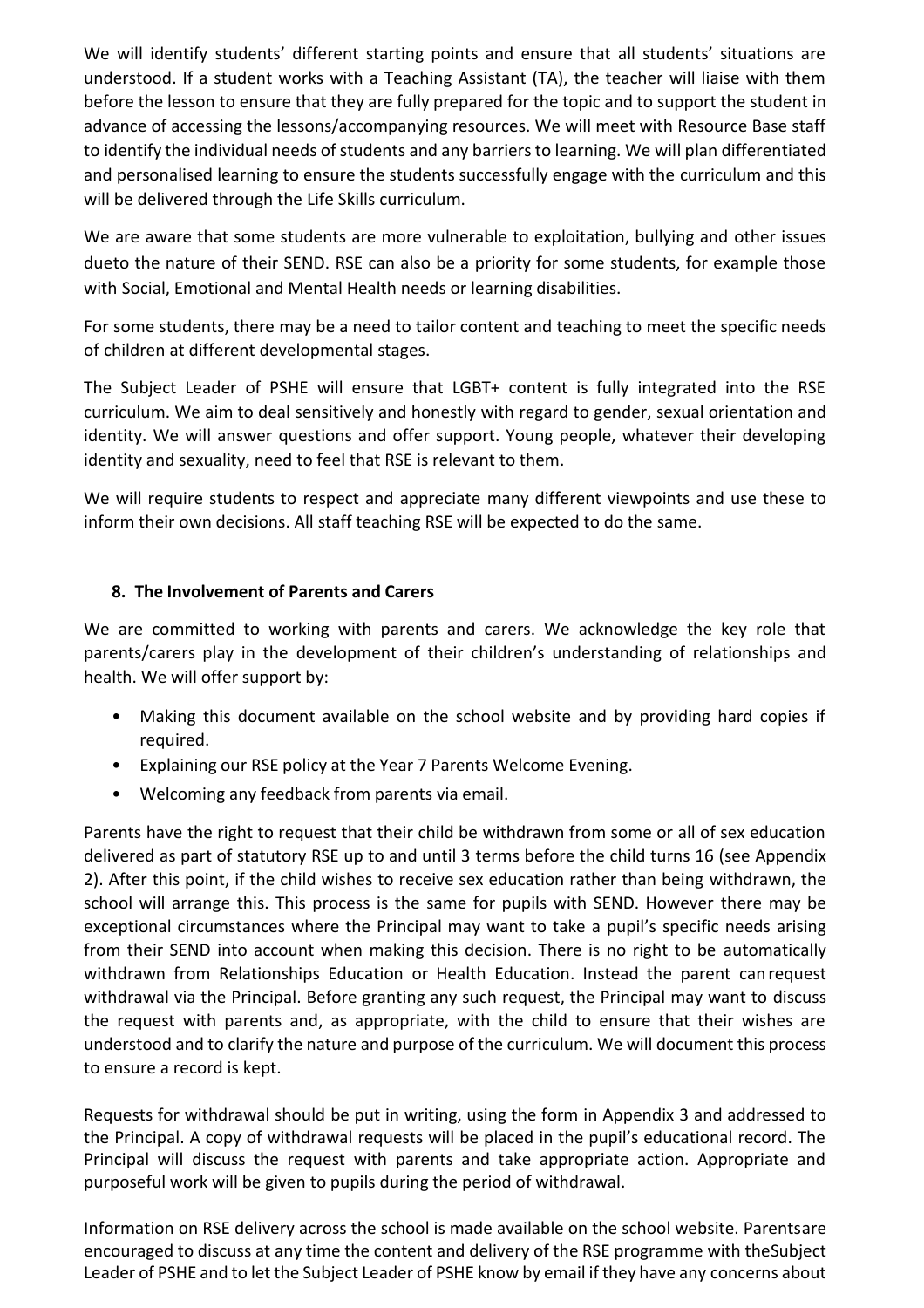their child being taught RSE.

#### **9. How will we ensure the curriculum is balanced?**

Consistent with the values already described, we will ensure that students are offered a balanced programme that includes many different viewpoints in particular situations. When looking at particular issues (such as contraception), students will be taught that different groups (religions, cultures etc) have different principles. Exploring different viewpoints does not mean that the school supports that viewpoint.

#### **10. How will we ensure that our equalities obligations are fulfilled?**

Under the Equalities Act 2010, Whitelands Academy must strive to do the best for allstudents, irrespective of age, sex, disability, religion or belief, gender reassignment, pregnancy or maternity, marriage or civil partnership or sexual orientation.

As well as being given knowledge and information, students will be encouraged to respect diversity. Staff teaching Relationships and Sex Education will be expected to do the same. They will not let any differing personal beliefs and attitudes influence their teaching. All prejudicial views and discrimination will be challenged and dealt with in line with the school's policies.

We will review this policy every year or in light of issues that come up in the local area or in lightof national or legal considerations.

#### **11. Who will be responsible for teaching the programme?**

The responsibility of the programme will be led by the Subject Leader of PSHE. Responsibility for theeffective delivery of this programme in the classroom lies with the class/group teacher and mentors. The responsibility for the development of a programme which meets all legal requirements as well as the needs of young people lies in a liaison between the Subject Leaders of PSHE, Science, P.E. and R.E. The staff who deliver the RSE programme will have trained experience and will be sympathetic to the sensitivity of RSE issues for young people.

#### **12. How will the RSE policy link to other school policies and other subjects in thecurriculum?**

The biological aspects of human sexual behaviour and contraception are delivered in National Curriculum Science. These lessons develop scientific knowledge and understanding and do not deal with values, beliefs and attitudes. Where aspects of sexual relationships arise in any other area of the curriculum they are considered in accordance with the values and beliefs framework of this policy. These lessonswill involve any studentswho have been withdrawn fromsex education lessons. Teachers should act with professional judgement and respect students' and parents' views and sensitivities.

Moral choices are also covered in Religious Education; these include looking at fertility and fertility treatment at GCSE. The IT & Computing department also complete work on the responsible use of the internet as well as moral choices involved.

We liaise with all feeder schools to ensure appropriate continuity and development of Relationship and Sex Education.

#### **13. How will students' questions be answered?**

We will create a safe environment in which students can ask questions both openly and in an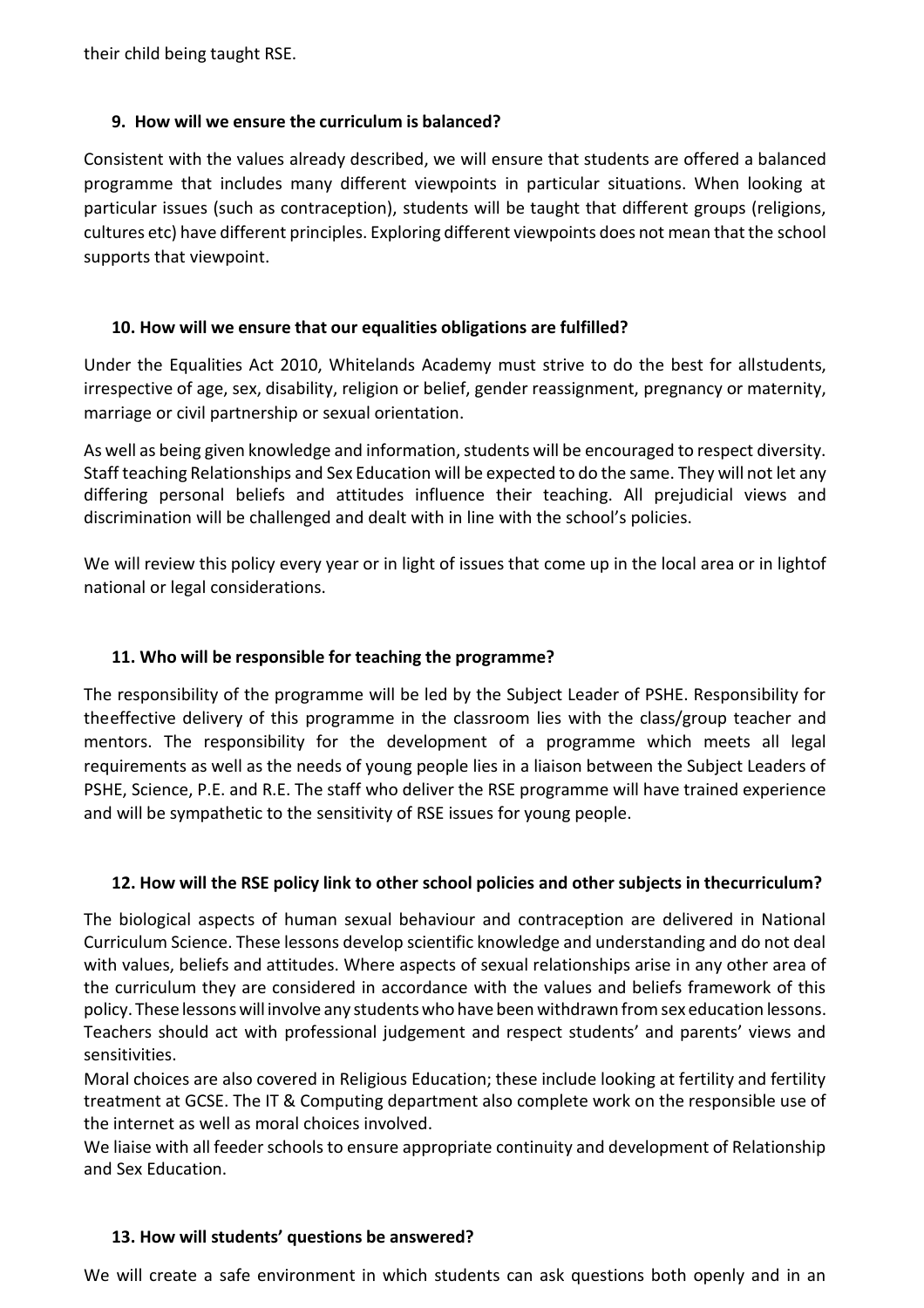anonymous way. For example, in the Year 7 RSE days on puberty, both the boys and girls have an opportunity to ask questions that may be concerning them before, during and after lessons by submitting them to the anonymous question box. If the answer isn't known, the teacher can find out and get back to the student later. If a question is too explicit, feels too old for the student or is inappropriate for the whole class, the teacher should acknowledge it and attend to it later on an individual basis. If a question gives cause for concern that a student is at risk of sexual abuse, it will be reported to the Designated Safeguarding Lead (for more information, see the guidance 'Handling complex issues safely in the PSHE education classroom', PSHE Association).

#### **14. How will children who are thought to be at risk be supported?**

Students are deemed to be at risk if they are:

- involved in situations where they can endanger themselves or others.
- involved in situations where they are being exploited or are exploiting others.
- Victims of abuse, physical/sexual or emotional this would require referral to the Designated Safeguarding Lead.

If a teacher learns from a student under 16 years of age that he/she is having or contemplating sexual intercourse the teacher should take steps to ensure that:

- wherever possible the young person is persuaded to talk to their parents, guardians or appropriate relatives.
- the young person understands the need for advice on sexual health and is given precise information about where he/she can access confidential contraception advice and services including the School Nurse, GP and Family Planning Clinics
- Child protection issues are reported to the Designated Safeguarding Lead.

Staff must be aware of the Confidentiality Policy, School Child Protection Procedures and the document 'Keeping Children Safe in Education' before delivering RSE.

Staff need to be aware that effective RSE brings an understanding of what is and is not acceptable ina relationship. This could lead to a safeguarding disclosure. If a member of staff (teaching or nonteaching) suspects that a student is a victim of abuse or they have reason to believe there is a risk ofabuse, they should contact the Designated Safeguarding Lead.

Staff are not able to offer students or their parents/carers unconditional confidentiality. If information is disclosed that indicates harm may be caused to a student, they need to pass it on to the Designated Safeguarding Lead. This situation should be made clear to the student/parent/carer.Students should be encouraged to seek support from their parents/carers.

The involvement of the Designated Safeguarding Lead will ensure that trusted, high quality local resources are engaged, links to the police and other agencies are utilised and the knowledge of any particular local issues (where appropriate) is addressed in lessons.

#### **15. Working with external agencies**

We make use of a variety of teaching resources that enhance the delivery of Relationships and Sex Education such as Healthy Schools, The PSHE Association, NSPCC, British Heart Foundation, econoMe, Cifas and the Home Office. The School Health Nurse and Oxfordshire Lifestyles disseminate information on local and national trends linked to teenage pregnancy, sexually transmitted infections and abortion rates which are used to inform the teaching of RSE. Visitors are used to enhance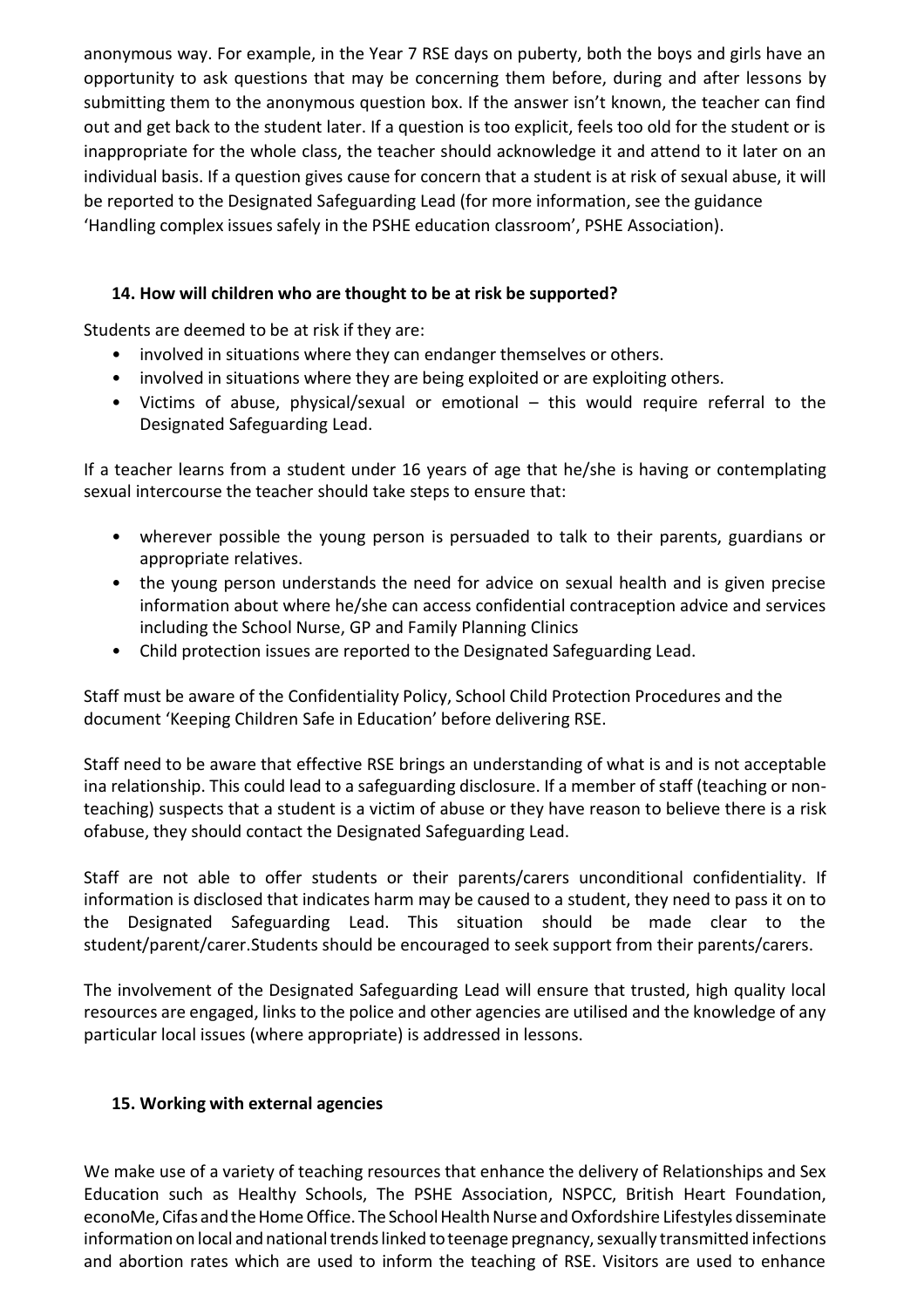teaching by bringing in specialist knowledge and different ways of engaging with young people. Whitelands Academy is responsible for ensuring that the visitor's credentials are checked and that the teaching delivered by the visitor fits with our planned programme and the RSE policy.

#### **16. Training**

All lessons are planned by the Subject Leader of PSHE who is in contact with outside agencies responsible for the guidance of teaching RSE to young people. All teachers of RSE teach the same lessons to ensure consistency for students which satisfy the government's recommendations and school policy. The PSHE team are able to contact the Subject Leader for PSHE at any time with any queries they have regarding the appropriate teaching of RSE. The Subject Leader for PSHE works with the Healthy Schools Coordinator for Oxfordshire to ensure that RSE planning is appropriate and up-to-date for students.

#### **17. Procedures for Monitoring and Review**

It is the responsibility of the Subject Leader of PSHE and the Assistant Principal for Personal Development to oversee and organise the monitoring and evaluation of PSHE, in the context of the overall school plans for monitoring the quality of teaching and learning.

Monitoring activities used to ensure that the RSE programme is being implemented asplanned include:

- Learning walks
- Student voice
- Curriculum plans

Evaluation activities are used to measure the impact of the RSE curriculum and inform future planning. Evaluation activities include:

- Learning walks
- Questionnaires- students, staff, parents and carers
- Student voice

Parents' views are welcomed at any time - the email address of the Subject Leader of PSHE is available on the school website to facilitate this. The Subject Leader for PSHE and the Assistant Principal for Personal Development is responsible for considering issues raised by any of the evaluation procedures.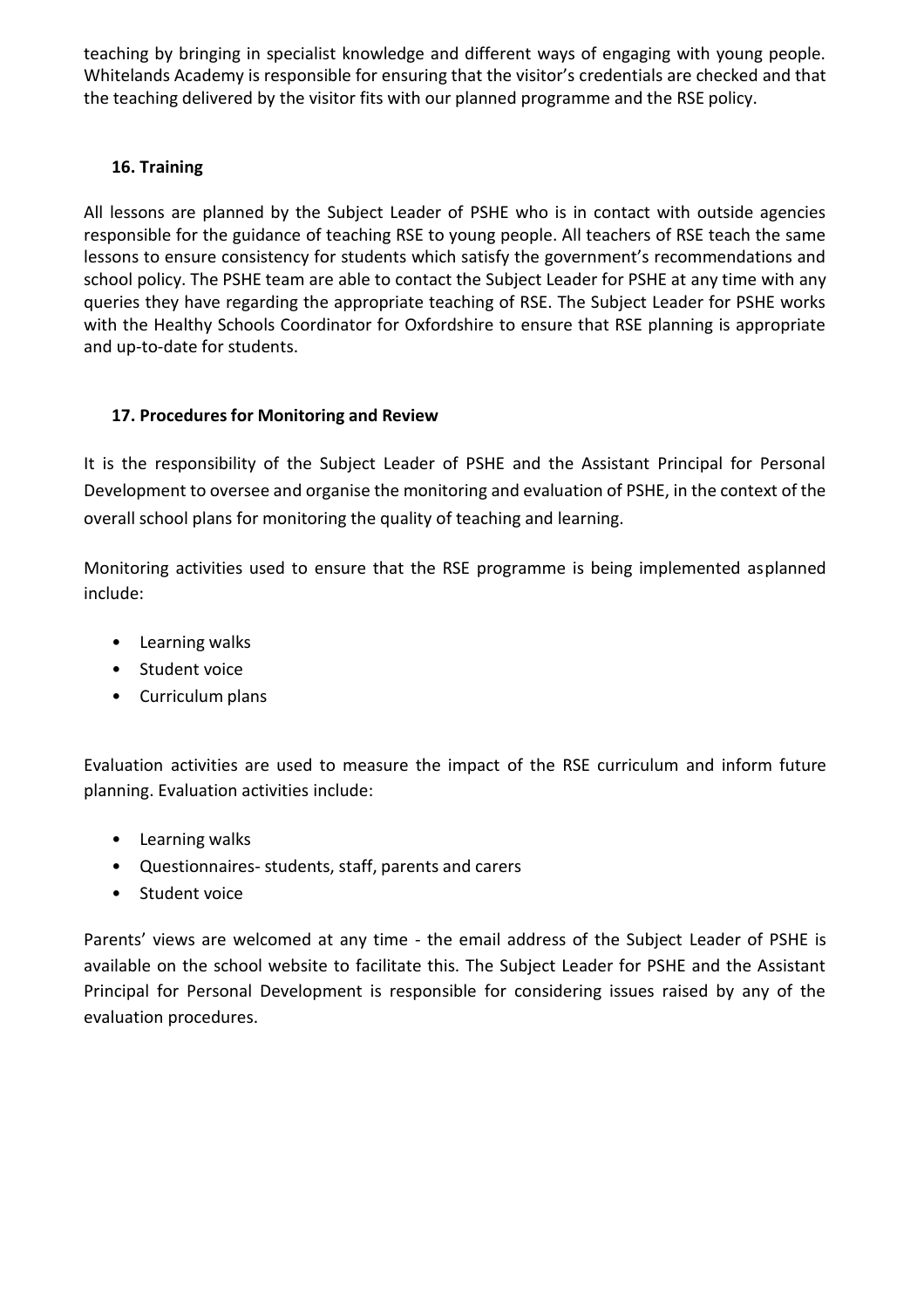## **APPENDICES**

# **The Delivery of RSE and Health Education at Whitelands Academy and Sixth Form College**

Appendix 1: By the end of secondary school pupils should know

| <b>TOPIC</b>                                             | PUPILS SHOULD KNOW                                                                                                                                                                                                                                                                                                                                                                                                                                                                                                                                                                                                                                                                                                                                                                                                                                                                                                                                                                                                                                                                                                                                                                                                                                                                                                                                                                                                                                                                                                                                                      |
|----------------------------------------------------------|-------------------------------------------------------------------------------------------------------------------------------------------------------------------------------------------------------------------------------------------------------------------------------------------------------------------------------------------------------------------------------------------------------------------------------------------------------------------------------------------------------------------------------------------------------------------------------------------------------------------------------------------------------------------------------------------------------------------------------------------------------------------------------------------------------------------------------------------------------------------------------------------------------------------------------------------------------------------------------------------------------------------------------------------------------------------------------------------------------------------------------------------------------------------------------------------------------------------------------------------------------------------------------------------------------------------------------------------------------------------------------------------------------------------------------------------------------------------------------------------------------------------------------------------------------------------------|
| Families                                                 | • That there are different types of committed, stable relationships<br>• How these relationships might contribute to human happiness and their importance for<br>bringing up children<br>• What marriage is, including their legal status e.g. that marriage carries legal rights and<br>protections not available to couples who are cohabiting or who have married, for example, in an<br>unregistered religious ceremony<br>• Why marriage is an important relationship choice for many couples and why it must be freely<br>entered into<br>• The characteristics and legal status of other types of long-term relationships<br>• The roles and responsibilities of parents with respect to raising of children, including the<br>characteristics of successful parenting<br>• How to: determine whether other children, adults or sources of information are trustworthy:<br>judge when a family, friend, intimate or other relationship is unsafe (and to recognise this in<br>others' relationships); and, how to seek help or advice, including reporting concerns about<br>others,<br>if needed                                                                                                                                                                                                                                                                                                                                                                                                                                                                |
| Respectful<br>relationships,<br>including<br>friendships | • The characteristics of positive and healthy friendships (in all contexts, including online)<br>including: trust, respect, honesty, kindness, generosity, boundaries, privacy, consent and the<br>management of conflict, reconciliation and ending relationships. This includes different (non-<br>sexual) types of relationship<br>• Practical steps they can take in a range of different contexts to improve or support respectful<br>relationships<br>• How stereotypes, in particular stereotypes based on sex, gender, race, religion, sexual<br>orientation or disability, can cause damage (e.g. how they might normalise non-consensual<br>behaviour or encourage prejudice)<br>• That in school and in wider society they can expect to be treated with respect by others, and<br>that in turn they should show due respect to others, including people in positions of authority<br>and<br>due tolerance of other people's beliefs<br>• About different types of bullying (including cyberbullying), the impact of bullying,<br>responsibilities of bystanders to report bullying and how and where to get help<br>• That some types of behaviour within relationships are criminal, including violent behaviour<br>and coercive control<br>• What constitutes sexual harassment and sexual violence and why these are always<br>unacceptable<br>• The legal rights and responsibilities regarding equality (particularly with reference to the<br>protected characteristics as defined in the Equality Act 2010) and that everyone is unique and<br>equal |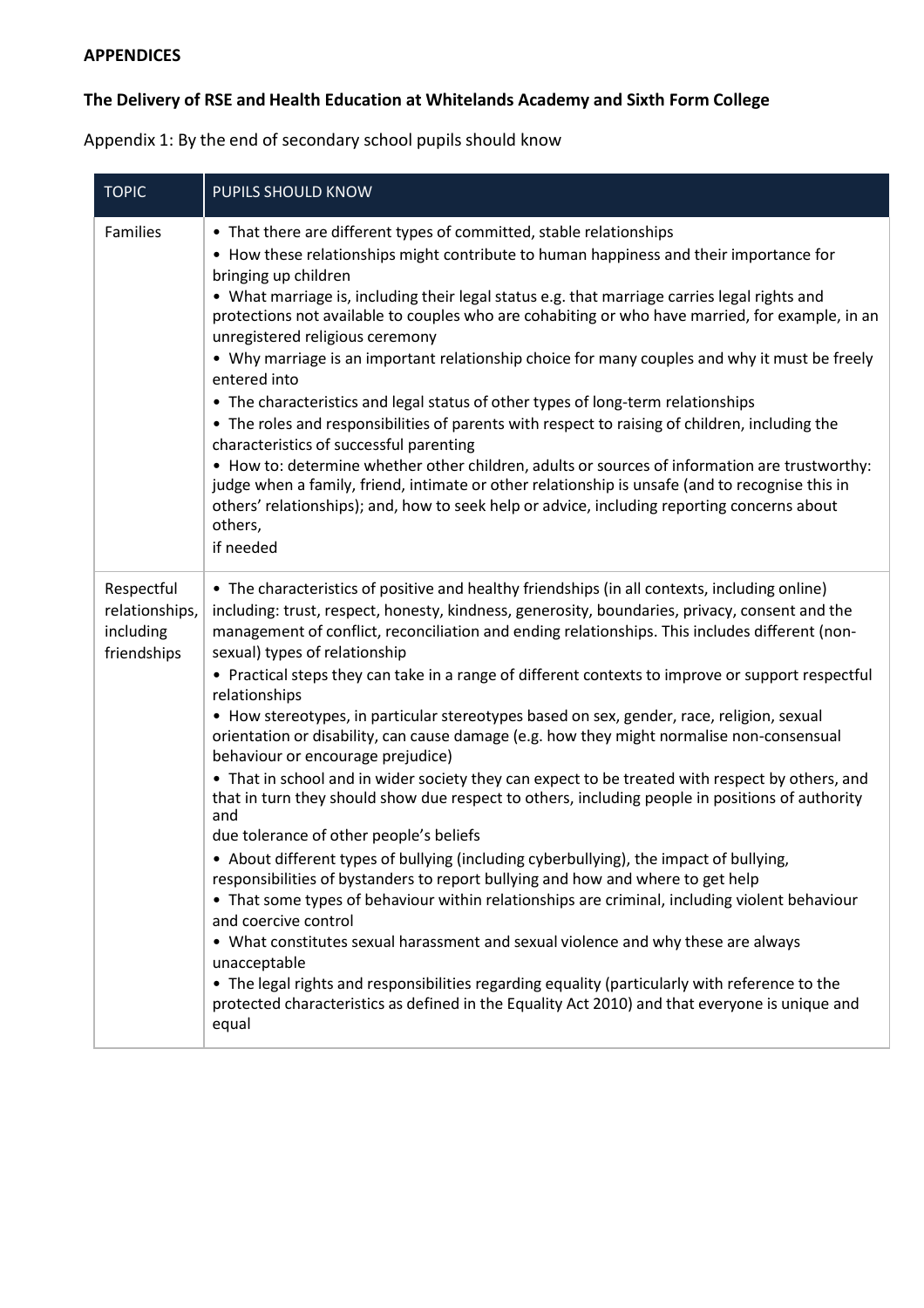| <b>TOPIC</b>                                                           | PUPILS SHOULD KNOW                                                                                                                                                                                                                                                                                                                                                                                                                                                                                                                                                                                                                                                                                                                                                                                                                                                                                                                                                                                                                                                                                                                                                                                                                                                                                                                                                                                                                                                                                                                                                                                                                                                                                                                                                                                 |
|------------------------------------------------------------------------|----------------------------------------------------------------------------------------------------------------------------------------------------------------------------------------------------------------------------------------------------------------------------------------------------------------------------------------------------------------------------------------------------------------------------------------------------------------------------------------------------------------------------------------------------------------------------------------------------------------------------------------------------------------------------------------------------------------------------------------------------------------------------------------------------------------------------------------------------------------------------------------------------------------------------------------------------------------------------------------------------------------------------------------------------------------------------------------------------------------------------------------------------------------------------------------------------------------------------------------------------------------------------------------------------------------------------------------------------------------------------------------------------------------------------------------------------------------------------------------------------------------------------------------------------------------------------------------------------------------------------------------------------------------------------------------------------------------------------------------------------------------------------------------------------|
| Online and<br>media                                                    | • Their rights, responsibilities and opportunities online, including that the same expectations of<br>behaviour apply in all contexts, including online<br>• About online risks, including that any material someone provides to another has the potential<br>to be shared online and the difficulty of removing potentially compromising material placed<br>online<br>. Not to provide material to others that they would not want shared further and not to share<br>personal material which is sent to them<br>• What to do and where to get support to report material or manage issues online<br>• The impact of viewing harmful content<br>• That specifically sexually explicit material e.g. pornography presents a distorted picture of<br>sexual behaviours, can damage the way people see themselves in relation to others and<br>negatively affect how they behave towards sexual partners<br>• That sharing and viewing indecent images of children (including those created by children) is<br>a criminal offence which carries severe penalties including jail<br>• How information and data is generated, collected, shared and used online                                                                                                                                                                                                                                                                                                                                                                                                                                                                                                                                                                                                                                        |
| Being safe                                                             | • The concepts of, and laws relating to, sexual consent, sexual exploitation, abuse, grooming,<br>coercion, harassment, rape, domestic abuse, forced marriage, honour-based violence and FGM,<br>and how these can affect current and future relationships<br>• How people can actively communicate and recognise consent from others, including sexual<br>consent, and how and when consent can be withdrawn (in all contexts, including online)                                                                                                                                                                                                                                                                                                                                                                                                                                                                                                                                                                                                                                                                                                                                                                                                                                                                                                                                                                                                                                                                                                                                                                                                                                                                                                                                                  |
| Intimate and<br>sexual<br>relationships,<br>including<br>sexual health | • How to recognise the characteristics and positive aspects of healthy one-to-one intimate<br>relationships, which include mutual respect, consent, loyalty, trust, shared interests and outlook,<br>sex and friendship<br>• That all aspects of health can be affected by choices they make in sex and relationships,<br>positively or negatively, e.g. physical, emotional, mental, sexual and reproductive health and<br>wellbeing<br>• The facts about reproductive health, including fertility and the potential impact of lifestyle on<br>fertility for men and women<br>• That there are a range of strategies for identifying and managing sexual pressure, including<br>understanding peer pressure, resisting pressure and not pressurising others<br>• That they have a choice to delay sex or to enjoy intimacy without sex<br>• The facts about the full range of contraceptive choices, efficacy and options available<br>• The facts around pregnancy including miscarriage<br>• That there are choices in relation to pregnancy (with medically and legally accurate, impartial<br>information on all options, including keeping the baby, adoption, abortion and where to get<br>further<br>help)<br>• How the different sexually transmitted infections (STIs), including HIV/AIDs, are transmitted,<br>how risk can be reduced through safer sex (including through condom use) and the importance<br>of<br>and facts about testing<br>• About the prevalence of some STIs, the impact they can have on those who contract them<br>and key facts about treatment<br>• How the use of alcohol and drugs can lead to risky sexual behaviour<br>• How to get further advice, including how and where to access confidential sexual and<br>reproductive health advice and treatment |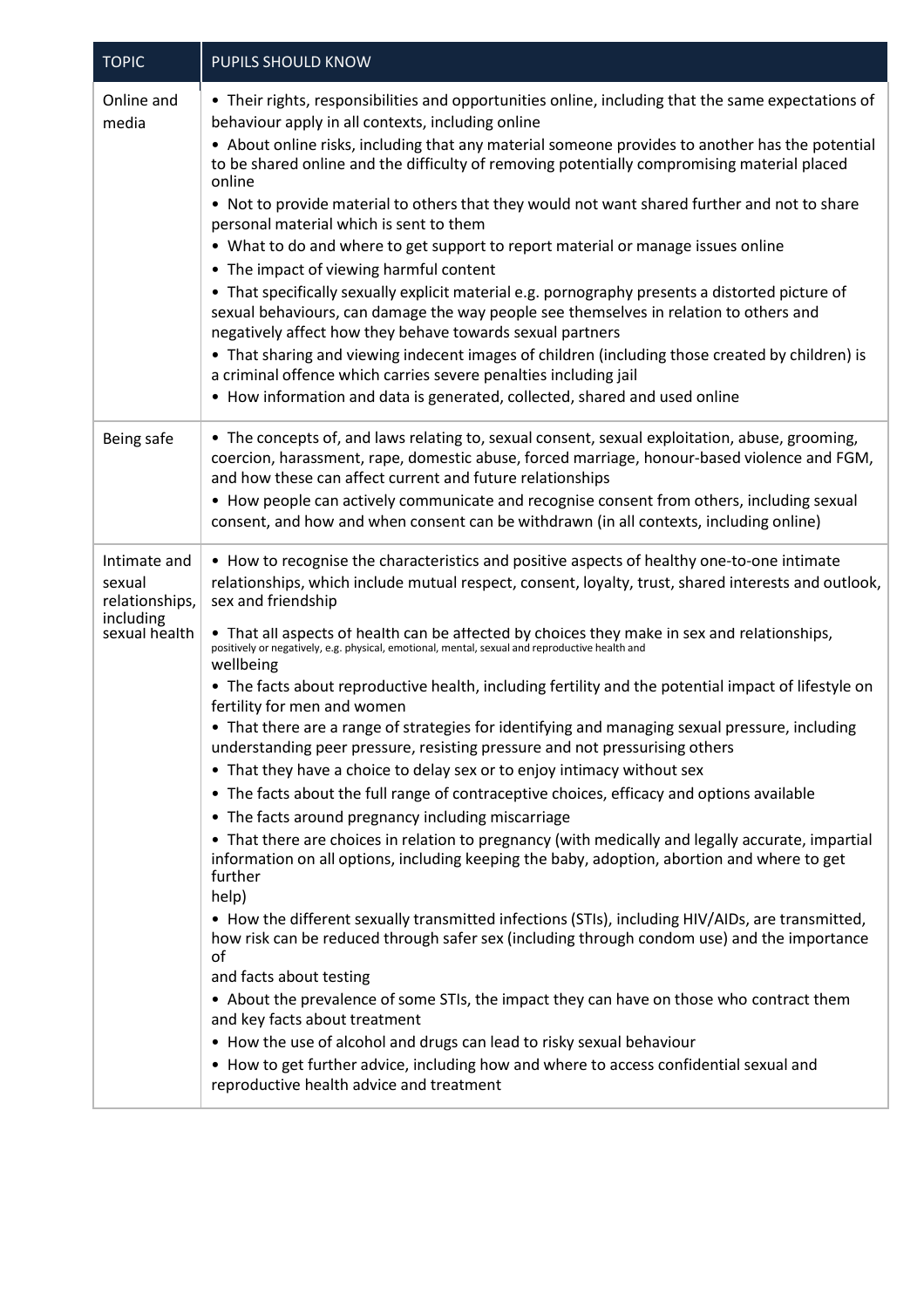| <b>TOPIC</b>                      | PUPILS SHOULD KNOW                                                                                                                                                                                                                                                                                                                                                                                                                                                                                                                                                                                                                                                                                                                                                                   |  |  |  |
|-----------------------------------|--------------------------------------------------------------------------------------------------------------------------------------------------------------------------------------------------------------------------------------------------------------------------------------------------------------------------------------------------------------------------------------------------------------------------------------------------------------------------------------------------------------------------------------------------------------------------------------------------------------------------------------------------------------------------------------------------------------------------------------------------------------------------------------|--|--|--|
| Mental<br>wellbeing               | • how to talk about their emotions accurately and sensitively, using appropriate vocabulary.<br>• that happiness is linked to being connected to others.<br>• how to recognise the early signs of mental wellbeing concerns.<br>• common types of mental ill health (e.g. anxiety and depression).<br>• how to critically evaluate when something they do or are involved in has a positive or<br>negative effect on their own or others' mental health.<br>• the benefits and importance of physical exercise, time outdoors, community participation<br>and voluntary and service-based activities on mental wellbeing and happiness.                                                                                                                                              |  |  |  |
| Internet<br>safety and<br>harms   | • the similarities and differences between the online world and the physical world, including:<br>the impact of unhealthy or obsessive comparison with others online (including through<br>setting unrealistic expectations for body image), how people may curate a specific image of<br>their life online, over-reliance on online relationships including social media, the risks related<br>to online gambling including the accumulation of debt, how advertising and information is<br>targeted at them and how to be a discerning consumer of information online.<br>• how to identify harmful behaviours online (including bullying, abuse or harassment) and how<br>to report, or find support, if they have been affected by those behaviours.                             |  |  |  |
| Physical<br>health and<br>fitness | • the positive associations between physical activity and promotion of mental wellbeing,<br>including as an approach to combat stress.<br>• the characteristics and evidence of what constitutes a healthy lifestyle, maintaining a<br>healthy weight, including the links between an inactive lifestyle and ill health, including<br>cancer and cardio-vascular ill-health.<br>• about the science relating to blood, organ and stem cell donation.                                                                                                                                                                                                                                                                                                                                 |  |  |  |
| Healthy<br>eating                 | how to maintain healthy eating and the links between a poor diet and health risks,<br>including tooth decay and cancer.                                                                                                                                                                                                                                                                                                                                                                                                                                                                                                                                                                                                                                                              |  |  |  |
| Drugs,<br>alcohol and<br>tobacco  | the facts about legal and illegal drugs and their associated risks, including the link<br>between drug use, and the associated risks, including the link to serious mental health<br>conditions.<br>the law relating to the supply and possession of illegal substances.<br>the physical and psychological risks associated with alcohol consumption and what<br>constitutes low risk alcohol consumption in adulthood.<br>the physical and psychological consequences of addiction, including alcohol<br>dependency.<br>awareness of the dangers of drugs which are prescribed but still present serious health<br>risks.<br>the facts about the harms from smoking tobacco (particularly the link to lung cancer),<br>the benefits of quitting and how to access support to do so. |  |  |  |
| Health and<br>prevention          | about personal hygiene, germs including bacteria, viruses, how they are spread,<br>treatment and prevention of infection, and about antibiotics.<br>about dental health and the benefits of good oral hygiene and dental flossing, including<br>healthy eating and regular check-ups at the dentist.<br>(late secondary) the benefits of regular self-examination and screening.<br>The facts and science relating to immunization and vaccination.<br>The importance of sufficient good quality sleep for good health and how a lack of sleep                                                                                                                                                                                                                                       |  |  |  |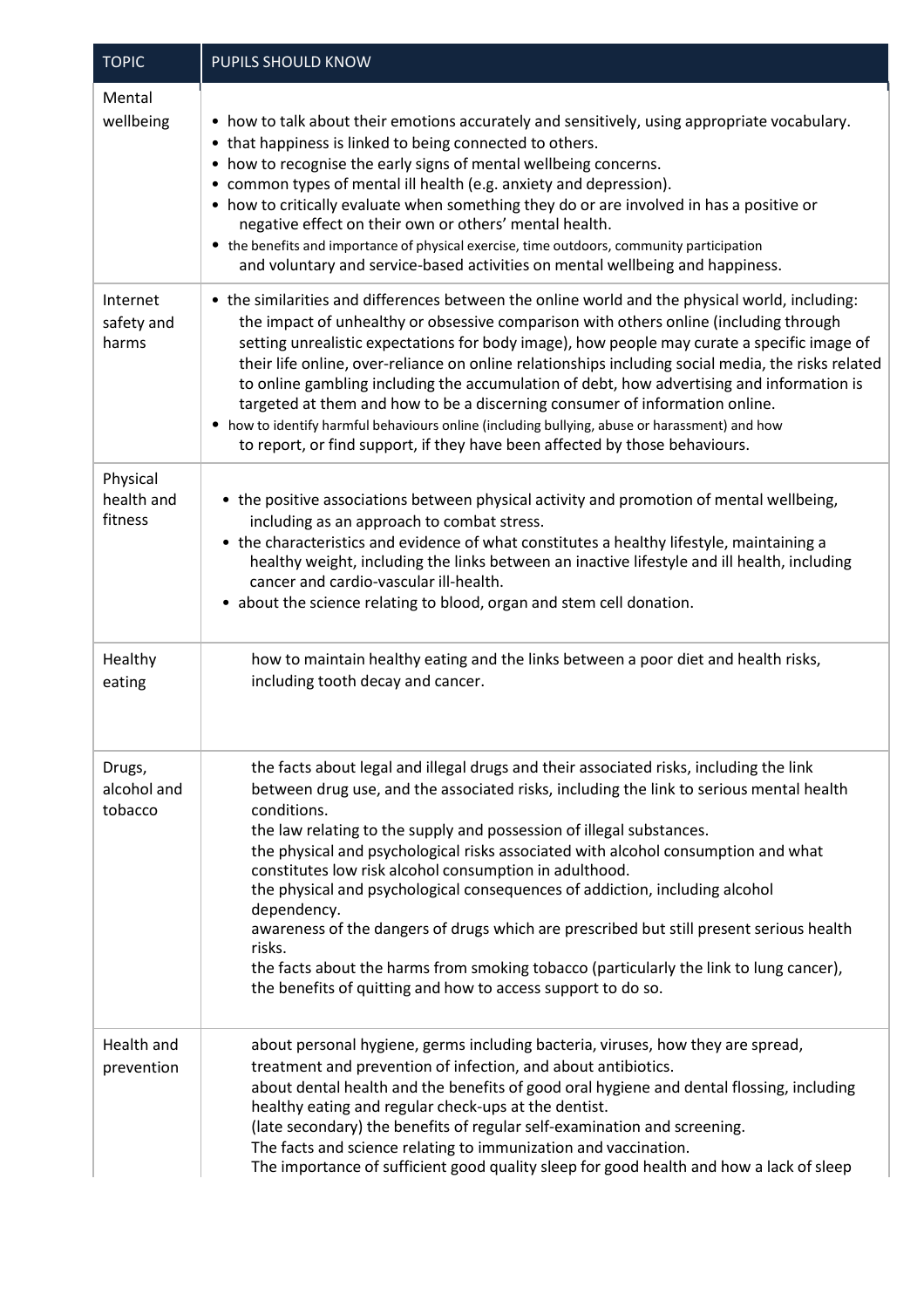| <b>TOPIC</b>                   | <b>PUPILS SHOULD KNOW</b>                                                                                                                                                                                           |
|--------------------------------|---------------------------------------------------------------------------------------------------------------------------------------------------------------------------------------------------------------------|
| <b>Basic first</b><br>aid      | basic treatment for common injuries and life saving techniques such as CPR.<br>$\bullet$                                                                                                                            |
| Changing<br>adolescent<br>body | key facts about puberty, the changing adolescent body and menstrual wellbeing.<br>$\bullet$<br>• the main changes which take place in males and females, and the implications for<br>emotional and physical health. |